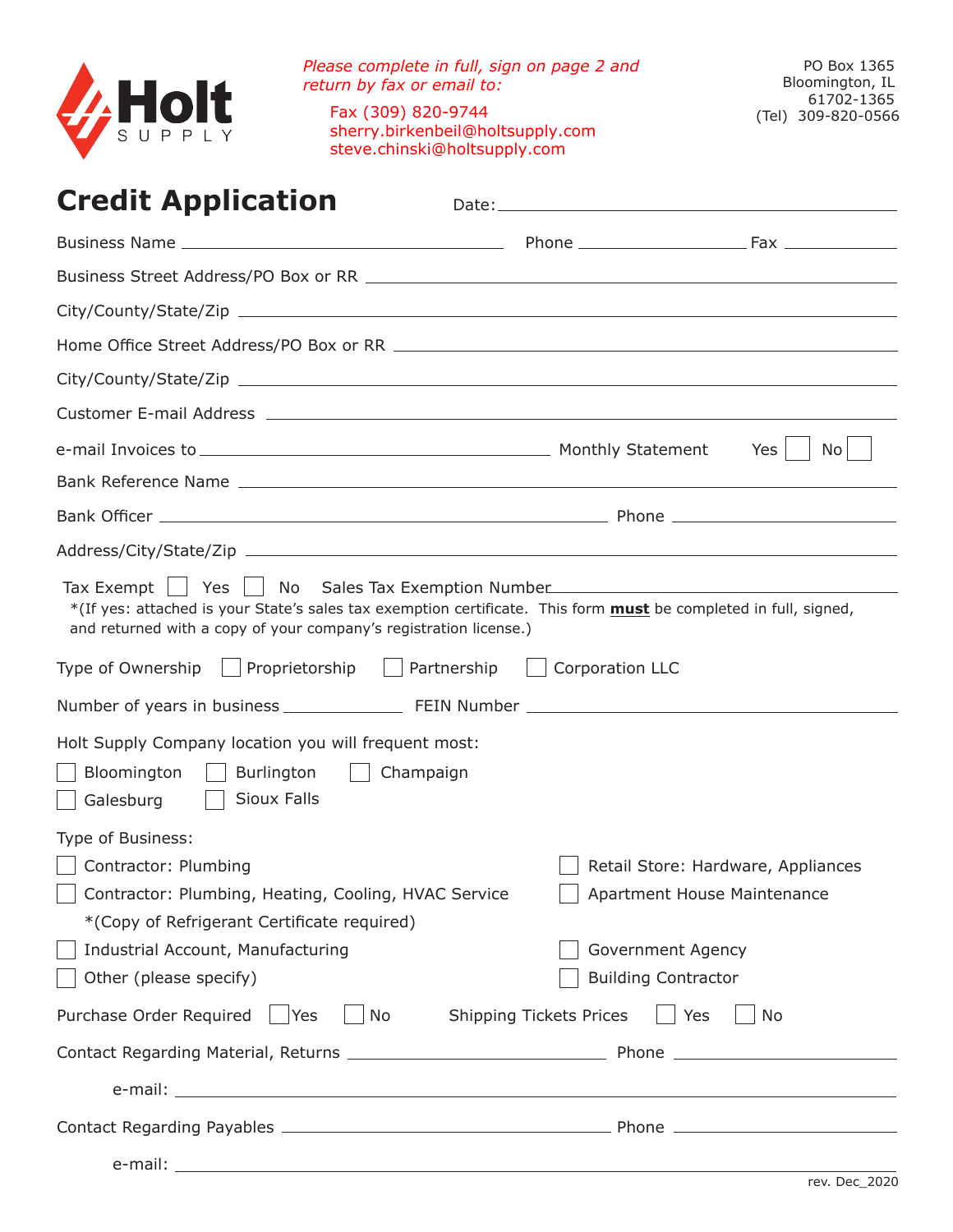# **Principal Suppliers with whom you have established credit**

# **Principal Owner(s); Partners or Officers**

| Name | SS# | Title        |
|------|-----|--------------|
| Name | SS# | <b>Title</b> |
| Name | SS# | Title        |

All Purchases become due and payable on the 15th of the month following the invoice date or on specific terms designated on the invoice. Any invoice not paid within the terms will be considered past due. Purchaser agrees to pay a service charge of 2% per month (24% annually) on all balances past due. The undersigned personally guarantees all obligations to your company or companies extended as a result of this application for credit and it is hereby agreed, that if such account is placed in the hands of an attorney or is collected by suit, or through probate proceedings, promises to pay the principal and interest then due plus reasonable attorney's fees and collection fees together with all costs of court.

| Signed (individually) |  |  |  |  |
|-----------------------|--|--|--|--|
| Signed (individually) |  |  |  |  |

# **Certificate of Resale**

The undersigned hereby certifies that all tangible personal property hereafter purchased by him is for purposes of resale, and assumes liability for payment of Retailers' Occupation Tax with respect to receipts from the resale of this property to users or consumers. This certificate shall be considered a part of each order which we shall give, unless such order otherwise specifies.

Firm Name Latter and the state of the state of the state of the Date Date of the State of the State of the State of the State of the State of the State of the State of the State of the State of the State of the State of th

6LJQDWXUHRI3XUFKDVHU\$XWKRUL]HG\$JHQW

1-29—012-089

Certificate of Registration Holt Supply Number

Certificate of Registration Number of Purchaser

| <b>OFFICE USE ONLY</b>                       |  |  |  |  |  |  |  |  |  |
|----------------------------------------------|--|--|--|--|--|--|--|--|--|
| HSC Location Submitting App 1 2 3 5 7 8 9 10 |  |  |  |  |  |  |  |  |  |
| Salesman Code                                |  |  |  |  |  |  |  |  |  |

 $SPS # \_$ 

Holt Supply Contact

rev. Dec\_2020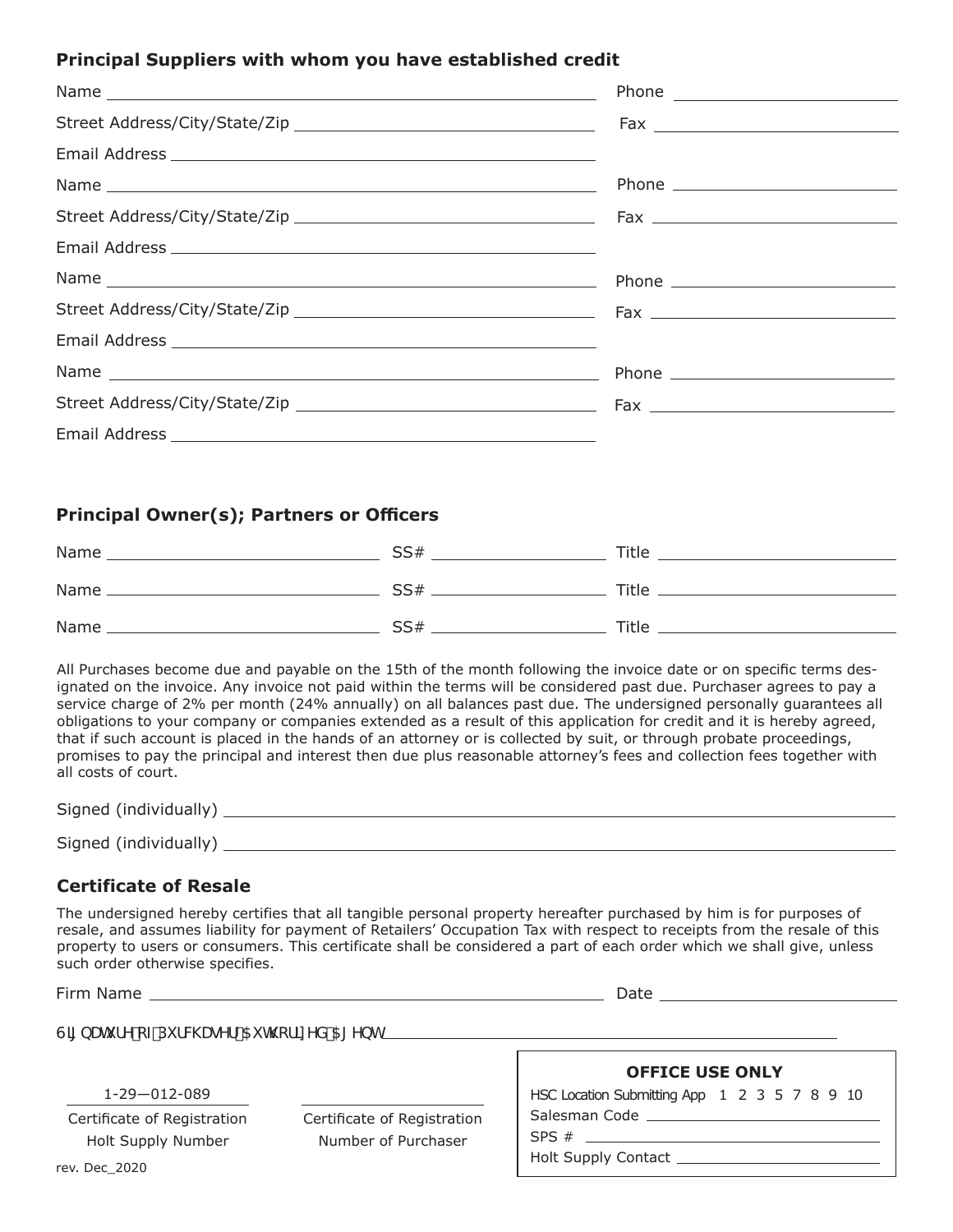# REVENUE

https://tax.iowa.gov

| three years.                                                           |                  |                                                                                                                                                                |                                                                                                                        | This document is to be completed by a purchaser when claiming exemption from sales/use tax. Certificates are valid for up to                        |                                        |  |  |
|------------------------------------------------------------------------|------------------|----------------------------------------------------------------------------------------------------------------------------------------------------------------|------------------------------------------------------------------------------------------------------------------------|-----------------------------------------------------------------------------------------------------------------------------------------------------|----------------------------------------|--|--|
|                                                                        |                  |                                                                                                                                                                |                                                                                                                        |                                                                                                                                                     |                                        |  |  |
|                                                                        |                  |                                                                                                                                                                |                                                                                                                        |                                                                                                                                                     |                                        |  |  |
|                                                                        |                  |                                                                                                                                                                |                                                                                                                        | City____________________State_______ZIP____________City__________________State_______ZIP___________                                                 |                                        |  |  |
| General Nature of Business<br><u>Canadian Community</u>                |                  |                                                                                                                                                                |                                                                                                                        |                                                                                                                                                     |                                        |  |  |
|                                                                        |                  |                                                                                                                                                                |                                                                                                                        |                                                                                                                                                     |                                        |  |  |
| Purchaser is doing business as:                                        |                  |                                                                                                                                                                | Purchaser is claiming exemption for the<br>following reason:                                                           |                                                                                                                                                     |                                        |  |  |
| Retailer $\square$<br>Sales Tax Permit Number (if required) __________ |                  |                                                                                                                                                                | Resale $\square$                                                                                                       |                                                                                                                                                     | Leasing $\square$ Processing $\square$ |  |  |
| Retailer Car Dealer $\square$                                          |                  |                                                                                                                                                                | Qualifying Farm Machinery/Equipment □<br>Qualifying Farm Replacement Parts $\square$                                   |                                                                                                                                                     |                                        |  |  |
| Governmental Agency (including public schools) $\Box$                  |                  |                                                                                                                                                                | Qualifying Manufacturing Machinery/Equipment $\square$                                                                 |                                                                                                                                                     |                                        |  |  |
| Wholesaler $\square$                                                   | Farmer $\square$ | Lessor $\square$                                                                                                                                               |                                                                                                                        | Research and Development Equipment $\square$                                                                                                        |                                        |  |  |
| Manufacturer $\square$ Nonprofit Hospital $\square$                    |                  |                                                                                                                                                                | Pollution Control Equipment □                                                                                          |                                                                                                                                                     |                                        |  |  |
| Private Nonprofit Educational Institution $\square$                    |                  |                                                                                                                                                                | Recycling Equipment □                                                                                                  |                                                                                                                                                     |                                        |  |  |
| Qualifying Residential Care Facility $\square$                         |                  |                                                                                                                                                                | Qualifying Computer $\square$                                                                                          |                                                                                                                                                     |                                        |  |  |
| Nonprofit Museum □<br>Other $\square$                                  |                  |                                                                                                                                                                | <b>Qualifying Replacement Parts/Supplies</b><br>(Manufacturing, R&D, Pollution Control, Recycling,<br>Computer) $\Box$ |                                                                                                                                                     |                                        |  |  |
|                                                                        |                  |                                                                                                                                                                |                                                                                                                        | Direct Pay $\Box$ (permit number required)                                                                                                          |                                        |  |  |
|                                                                        |                  |                                                                                                                                                                | Other $\square$                                                                                                        |                                                                                                                                                     |                                        |  |  |
|                                                                        |                  |                                                                                                                                                                |                                                                                                                        | Description of Purchase (Attach additional information if necessary)<br><u>Description of Purchase (Attach additional information if necessary)</u> |                                        |  |  |
|                                                                        |                  |                                                                                                                                                                |                                                                                                                        | Under penalty of perjury, I swear or affirm that the information on this form is true and correct.                                                  |                                        |  |  |
|                                                                        |                  |                                                                                                                                                                |                                                                                                                        | Signature of Purchaser _________________________________Title___________________Date_______/______/_______                                          |                                        |  |  |
|                                                                        |                  | Seller: Keep this certificate in your files.<br>Purchaser: Keep a copy of this certificate for your records.<br>Do not send to the lowa Department of Revenue. |                                                                                                                        |                                                                                                                                                     | 31-014a (07/10/17)                     |  |  |